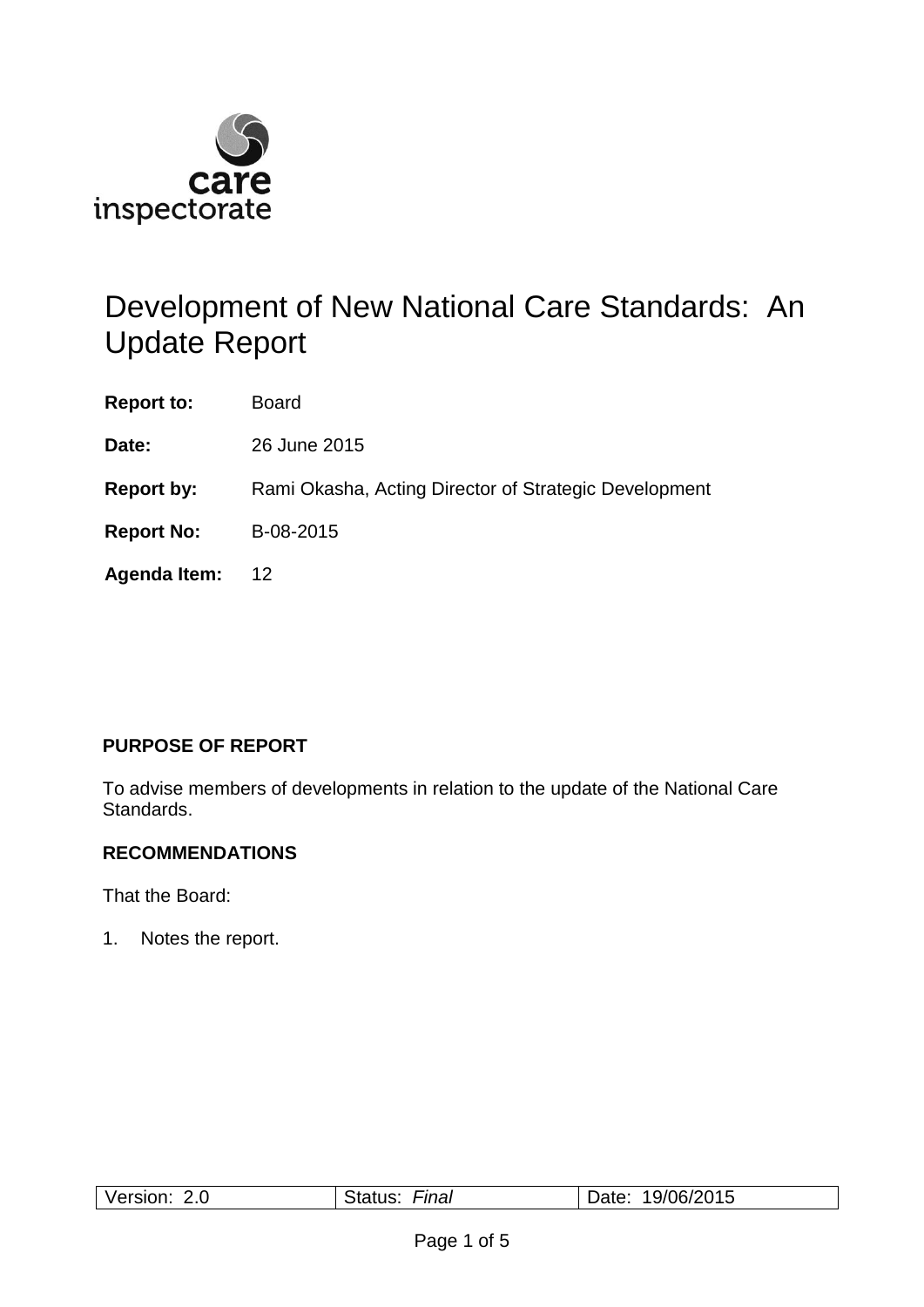## **Report Number**

#### B-08-2015

## **Version Control and Consultation Recording Form**

| <b>Version</b>                                                                                                               | <b>Consultation</b><br><b>Manager</b>                                                                      |  |  | <b>Brief Description of Changes</b> |                |  |           | <b>Date</b> |  |
|------------------------------------------------------------------------------------------------------------------------------|------------------------------------------------------------------------------------------------------------|--|--|-------------------------------------|----------------|--|-----------|-------------|--|
|                                                                                                                              | Senior Management                                                                                          |  |  |                                     |                |  |           |             |  |
|                                                                                                                              | <b>Legal Services</b>                                                                                      |  |  |                                     |                |  |           |             |  |
|                                                                                                                              | <b>Resources Directorate</b>                                                                               |  |  |                                     |                |  |           |             |  |
|                                                                                                                              | Committee<br>Consultation<br>(where appropriate)<br>Partnership Forum<br>Consultation                      |  |  |                                     |                |  |           |             |  |
| (where appropriate)                                                                                                          |                                                                                                            |  |  |                                     |                |  |           |             |  |
| <b>Equality Impact Assessment</b>                                                                                            |                                                                                                            |  |  |                                     |                |  |           |             |  |
|                                                                                                                              | To be completed when submitting a new or updated policy (guidance, practice or<br>procedure) for approval. |  |  |                                     |                |  |           |             |  |
| Policy Title:                                                                                                                |                                                                                                            |  |  |                                     |                |  |           |             |  |
| Date of Initial Assessment:                                                                                                  |                                                                                                            |  |  |                                     |                |  |           |             |  |
| <b>EIA Carried Out</b>                                                                                                       |                                                                                                            |  |  | <b>YES</b>                          |                |  | <b>NO</b> | X           |  |
| If yes, please attach the accompanying EIA and<br>briefly outline the equality and diversity<br>implications of this policy. |                                                                                                            |  |  |                                     |                |  |           |             |  |
| If no, you are confirming that this policy will have                                                                         |                                                                                                            |  |  | Name:                               |                |  |           |             |  |
| no negative impact on people with a protected<br>characteristic and a full Equality Impact<br>Assessment is not required.    |                                                                                                            |  |  | Position:                           |                |  |           |             |  |
|                                                                                                                              | Name: Rami Okasha<br><b>Authorised by Director</b>                                                         |  |  |                                     | Date: 19/06/15 |  |           |             |  |

| Version:<br>Z.U | Final<br>Status: | Date: 19/06/2015 |
|-----------------|------------------|------------------|
|                 |                  |                  |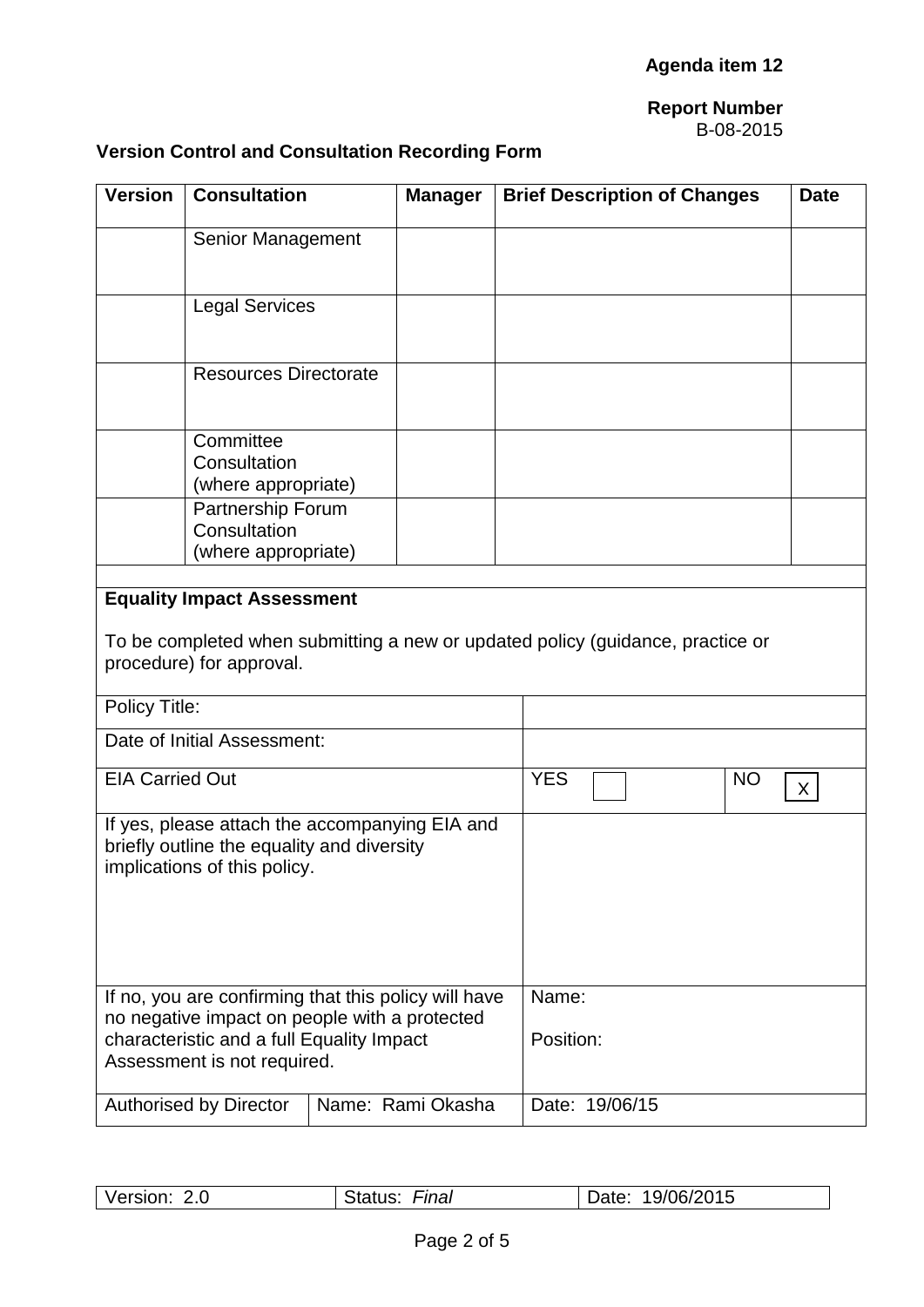**Report Number** B-08-2015

### **1.0 BACKGROUND**

The National Care Standards were created under the Regulation of Care (Scotland) Act 2001 and describe what people using a range of care services in Scotland can expect. There are currently 23 standards which are based on care settings including childminders and nurseries, care homes, housing support, services for people in criminal justice supported accommodation and independent hospitals. The standards, which are written from the point of view of people who use services, are one of the measures by which the Care Inspectorate – and, in the case of independent healthcare, Healthcare Improvement Scotland – asses the safety, effectiveness and quality of the care services it regulates.

There has been a significant change in the policy and delivery landscape since the standards were published in 2002 and Scottish Ministers have committed to a review to update and improve standards in line with current expectations of quality care.

## **2.0 CONSULTATION**

A consultation paper on revising the National Care Standards was published by the Scottish Government in June 2014. This received 475 responses from a wide range of stakeholders, organisations that represent the views of people who use services, providers of services, and professional bodies

The consultation set out a range of human rights-based proposals for developing new standards that would improve the quality of care and protect vulnerable people. The proposed model would see the development of overarching quality standards, a set of general quality standards which would apply to all care and health services, and a suite of specific standards for particular aspects of care, circumstance or need.

In our consultation response, the Care Inspectorate welcomed the proposal for standards to apply to health and social care services and the opportunity for greater collaborative working across the scrutiny bodies. This aligns with the new expectations on the Care Inspectorate and Healthcare Improvement Scotland to work together to evaluate the effectiveness of the new integrated landscape.

The Scottish Government issued a report on the consultation on 29 April 2015. On the whole, the proposals in the consultation were well supported with 92% of respondents agreeing that new standards should take a human rights-based approach. Over 85% of those who provided a view supported the development of overarching quality standards which apply across health and social care.

Many respondents stressed the view that the existing 23 standards should be streamlined and should reflect other established approaches to effective

| Version: 2.0 | Final<br>Status: | Date: 19/06/2015 |
|--------------|------------------|------------------|
|              |                  |                  |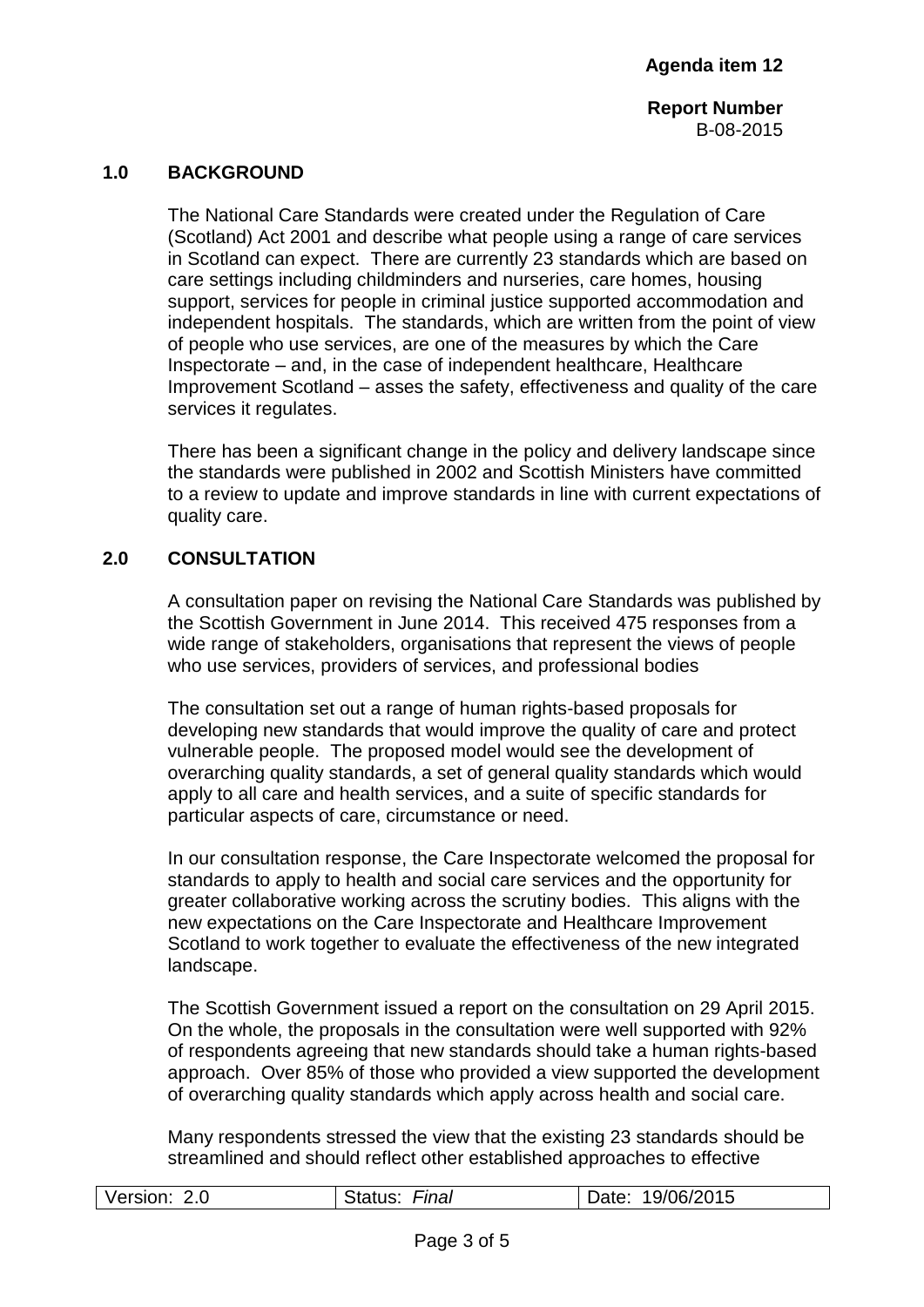#### **Report Number** B-08-2015

practice. Most respondents found it challenging to articulate how generic standards would relate to specific standards and this needs further discussion.

## **3.0 GOVERNANCE ARRANGEMENTS**

The Scottish Government has established a project board, chaired by a senior civil servant, to progress the development of the standards. A Project Initiation Document is being developed for the project board to approve. At the project board meeting in January 2015, it was agreed that the Care Inspectorate and Healthcare Inspectorate Scotland would be asked to lead on the development of the over-arching principles and standards.

The Scottish Government has now asked both organisations to set up and cochair a development group to take this work forward. The development group will report to the project board which will continue to provide strategic leadership to the review. The project board will also continue to be the decision-making body and make recommendations to the Scottish Ministers regarding the new standards. The development group is jointly chaired by the Care Inspectorate and Healthcare Improvement Scotland at director level. The development group has met once and comprises a wide range of stakeholders from providers, umbrella organisations and advocacy groups, with the expectation that members seek views and involve their own members, stakeholders and existing networks.

## **4.0 TIMESCALES**

The Scottish Government expects the project board to develop, test and introduce new standards in 12 to 18 months from now. It is hoped to have a discussion paper ready for issue amongst stakeholders in the summer period.

## **5.0 IMPLICATIONS FOR THE CARE INSPECTORATE**

The review of the standards will have a significant impact for the Care Inspectorate. The current review of scrutiny and improvement, which is examining our methodology for inspection, has been designed to anticipate the development of new standards. The timescale for both major projects means that much of the development work can happen in parallel and appropriate links can be made at a developmental, rather than later, stage.

## **6.0 RESOURCE IMPLICATIONS**

It is necessary to build a team of staff at an operational level who can support the Care Inspectorate's involvement in the development group and associated pieces of work. Consideration is now underway to see how this can be resourced by drawing on the existing and relevant skills of Care Inspectorate staff. It is anticipated that the Executive Team will consider the resourcing implications shortly. It is anticipated that staff from a wide range of departments will contribute to the development in different ways, with an

| Version:<br>19/06/2015<br>Final<br>2.0<br>Date: |
|-------------------------------------------------|
|-------------------------------------------------|